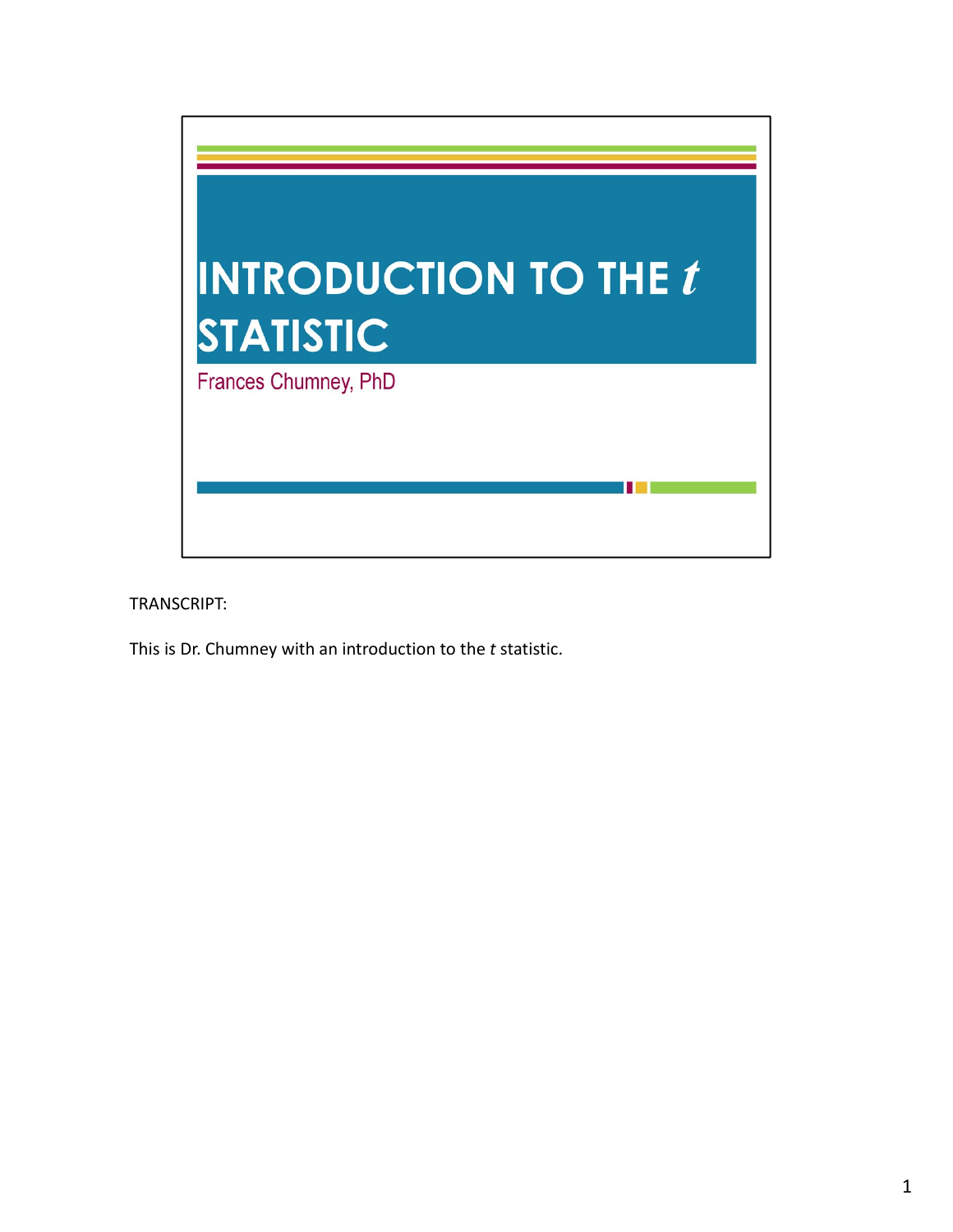

Before we talk about the t statistic, it is helpful to have a quick reminder about z scores, and their assumptions in particular. First of all, the sample mean is assumed to approximate the population mean.

Second, the standard error of the mean estimates how well the sample mean approximates the population mean, and tells us how much difference is reasonable to expect between the sample mean and the population mean.

The third assumption is that the z-statistic quantifies inferences about the population that we make from the sample.

The primary problem with *z*-scores is that the computation of *z*-scores requires knowledge of the population standard deviation. This is a problem because most of the time we do not know enough about the population we are sampling from to know what its standard deviation is. So, this is a circular problem: we need the population values to compute z‐ statistics, but the purpose of a z‐statistic is to make inferences about a population from a sample of it.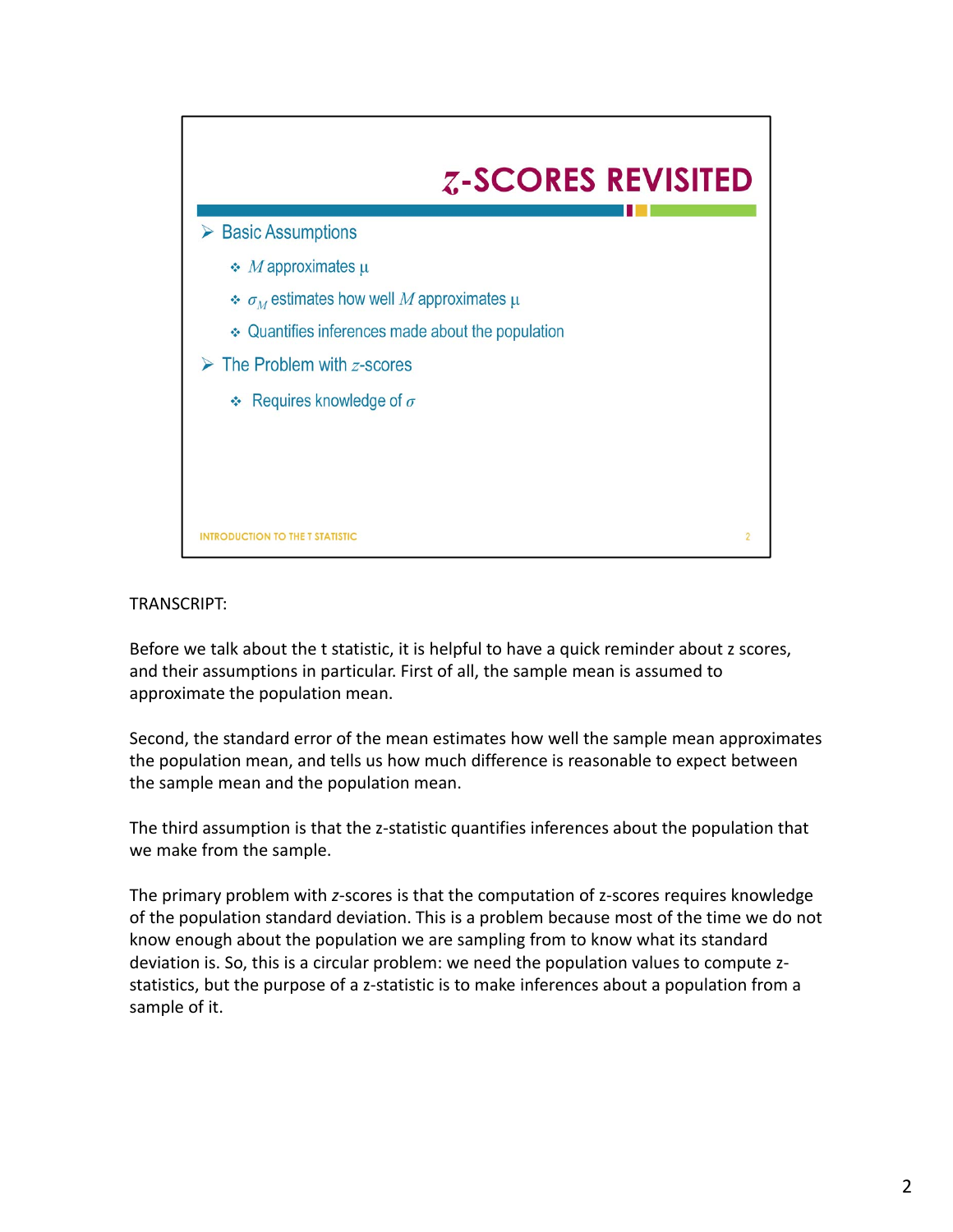

Because we do not know the population standard deviation, we cannot calculate the standard error of the mean. Instead, we estimate the standard error of the mean. The estimate of the standard error is an estimate of what the error is when the population standard deviation is not known. It is an **estimate** of the standard difference between the sample mean and the population mean.

The formula, shown here, is the square root of the sample variance divided by the sample size.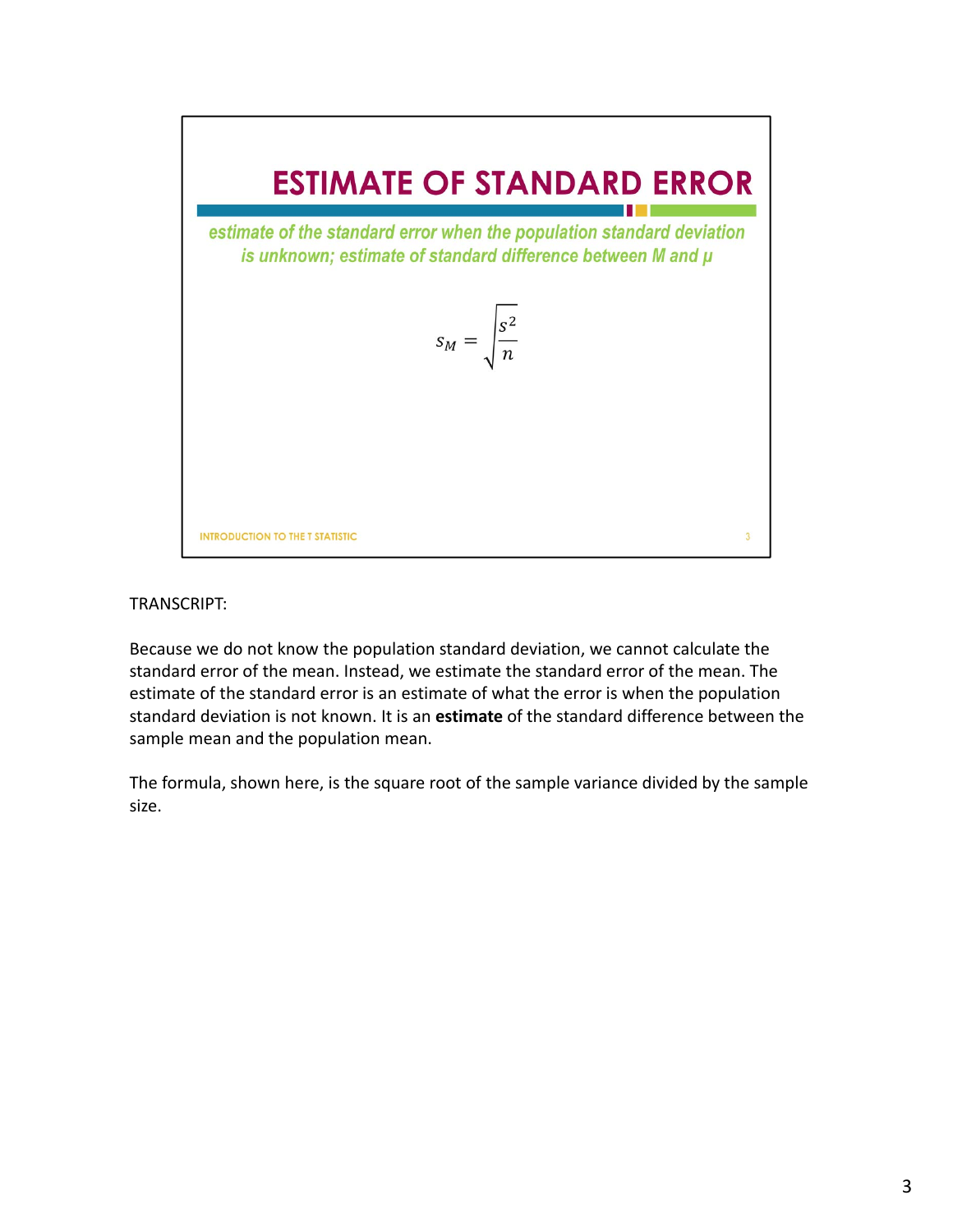

The more degrees of freedom we have to work with, the better job the sample variance does of representing the population variance because bigger samples are better representatives of the population in general.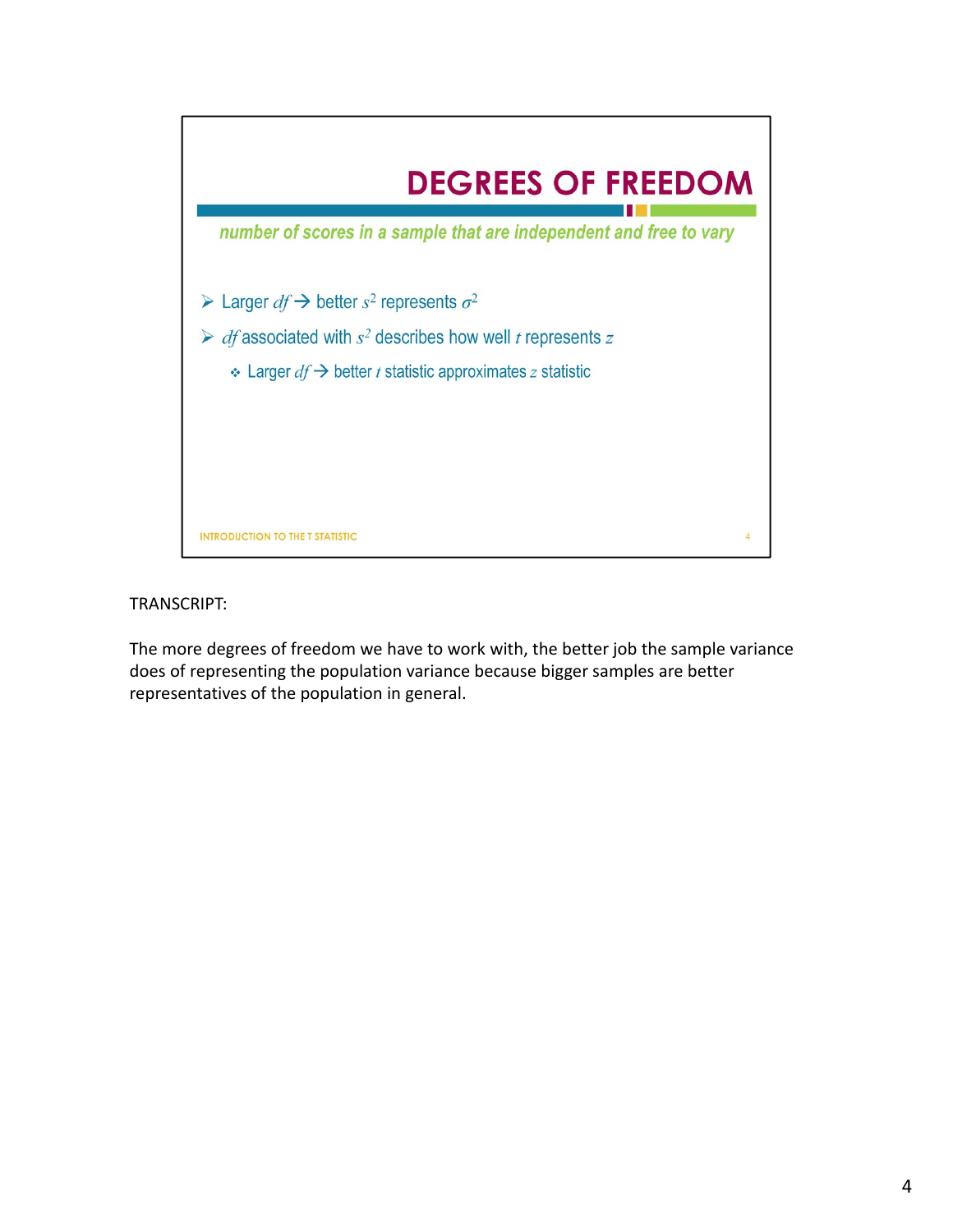

The t statistic is a statistic we use to test hypotheses about unknown population means when the value of the population standard deviation is also unknown.

The formula for the t statistic has the same structure as the formula for the z-statistic, except that it uses the estimated standard error of the mean in the denominator.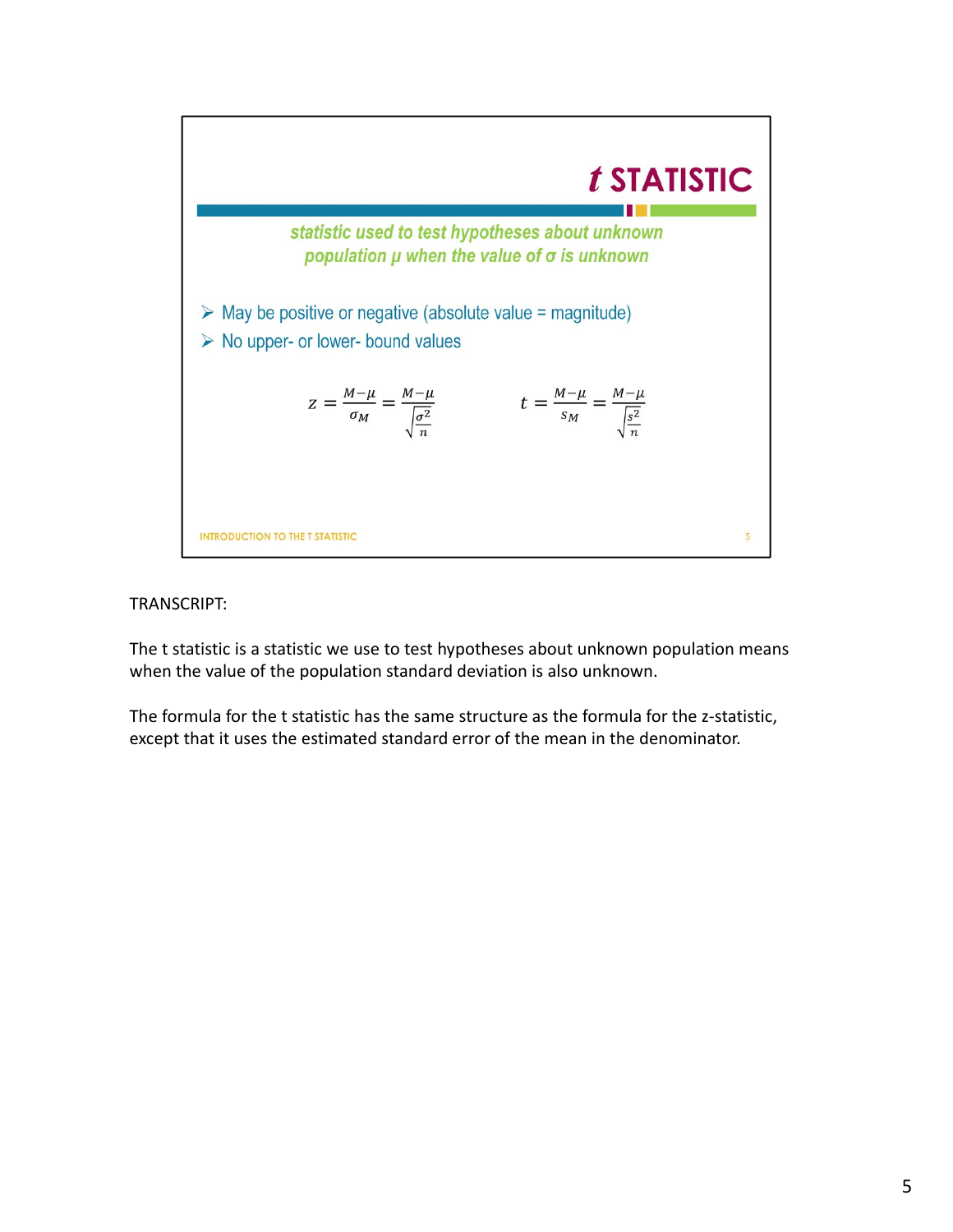

The t-distribution approximates a normal curve in the same way that the t-statistic approximates a z‐statistic.

How well the t‐distribution approximates a normal distribution is determined by *df*. The larger the sample size, the larger the *df,* and the larger the *df*, the better job the t‐ distribution does of approximating a normal distribution.

So, as *df* increases, the t distribution looks more and more "normal" in shape.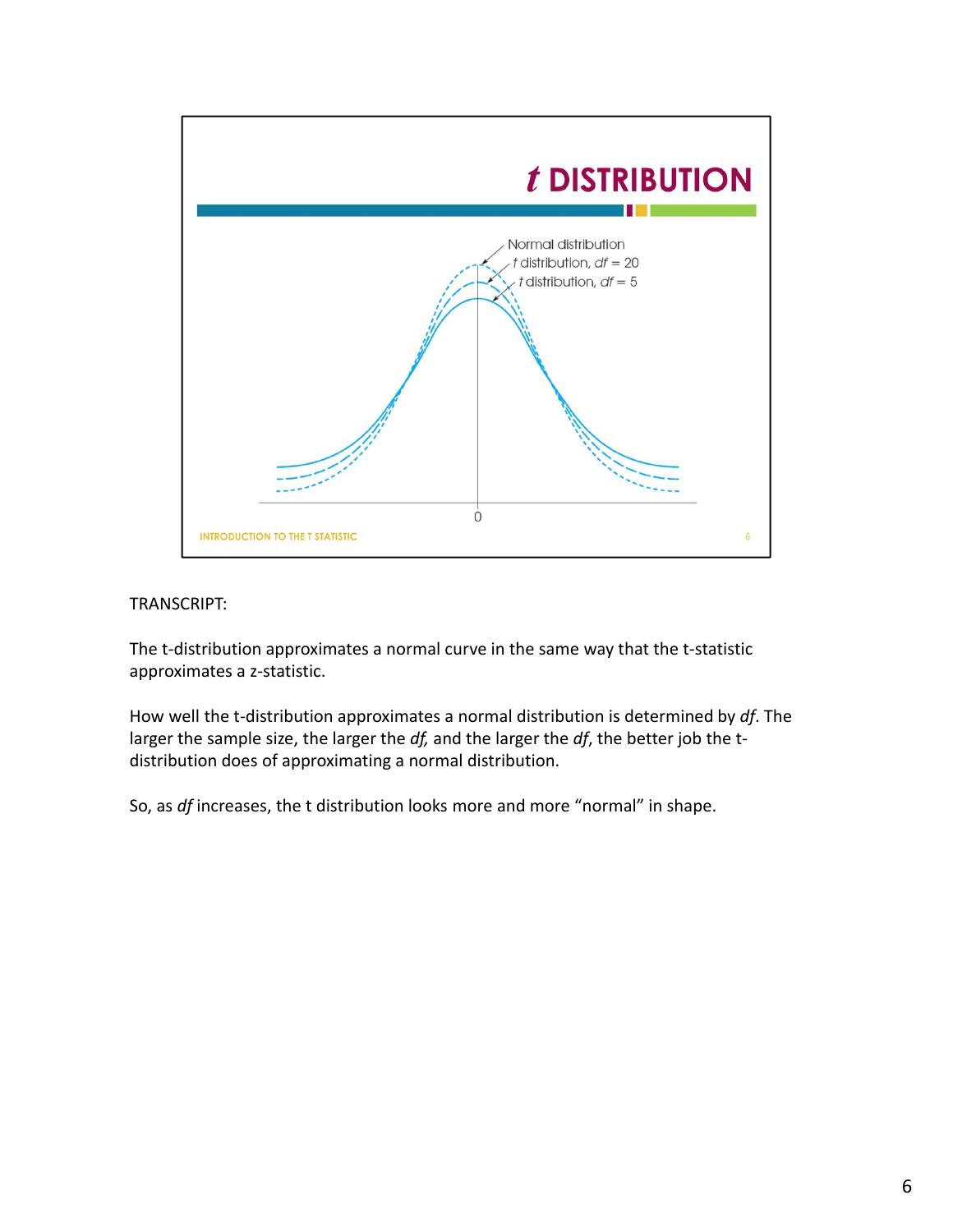|                | 0.25  | 0.10  | <b>Proportion in One Tail</b><br>0.05 | 0.025                                           | 0.01   | 0.005  |
|----------------|-------|-------|---------------------------------------|-------------------------------------------------|--------|--------|
| df             | 0.50  | 0.20  | 0.10                                  | <b>Proportion in Two Tails Combined</b><br>0.05 | 0.02   | 0.01   |
|                |       |       |                                       |                                                 |        |        |
| 1              | 1.000 | 3.078 | 6.314                                 | 12.706                                          | 31.821 | 63.657 |
| $\overline{c}$ | 0.816 | 1.886 | 2.920                                 | 4.303                                           | 6.965  | 9.925  |
| 3              | 0.765 | 1.638 | 2.353                                 | 3.182                                           | 4.541  | 5.841  |
| $\overline{4}$ | 0.741 | 1.533 | 2.132                                 | 2.776                                           | 3.747  | 4.604  |
| 5              | 0.727 | 1.476 | 2.015                                 | 2.571                                           | 3.365  | 4.032  |
| 6              | 0.718 | 1.440 | 1.943                                 | 2.447                                           | 3.143  | 3.707  |

With the z-statistic, we used the Unit Normal Table. With the t-statistic, we will use the tdistribution table.

In the t-distribution table, we identify the p value in the top 2 rows, look for the correct number of *df* in the first column, and then look for the critical value of t – the value of t that serves as the boundary for the critical region.

For example, if  $df = 3$ , 5% of the t-distribution is located in the tail beyond a value of  $t =$ 2.353.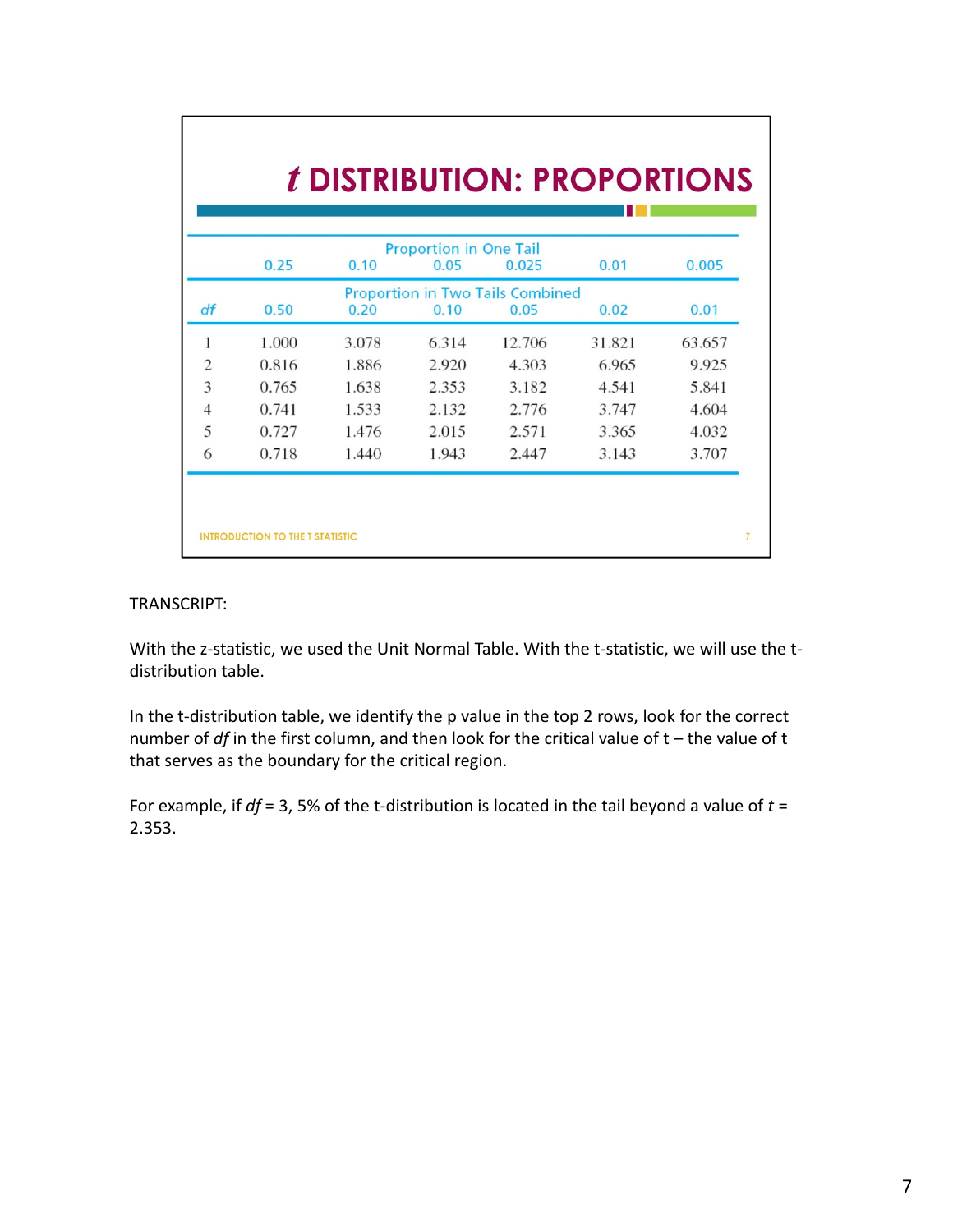

There are a few assumptions associated with the t-statistic. First, it is assumed that all observations are independent. Second, the t-statistic assumes that the data come from a population for which the data would be normally distributed if data were obtained from all members of the population.

We do hypothesis tests with the t-statistic the same as with the z-statistic. To test hypotheses with the t-statistic, we start with the population for which we do not know the mean and variance. Usually, this population is a treatment group of some sort, from which we have data on a sample.

The goal is to use a sample of the treated population to determine if the treatment had any effect on the population.

The null hypothesis for testing with the t-statistic is the same as with the z-statistic. The null hypothesis is always that the treatment had no effect; or, that the population mean is unchanged. Just like in unit 2, the null hypothesis provides specific values for the population mean.

Different from z-statistic hypothesis tests, is that t-statistic tests use the sample data to provide a value for the sample mean, and the variance and estimated standard error are computed from the sample data instead of from the population parameters.

So, from just looking at the formula for the t-statistic, we can make a few inferences about the relationship between the difference in the means (the numerator) and the estimated standard error of the mean. For instance, when the difference in means is much larger than the estimated standard error, we get a larger t value (positive or negative).

If the difference between the sample and population means is large relative to the estimated standard error, we are more likely to reject the null hypothesis because the differences indicates the sample mean is very different from the population mean.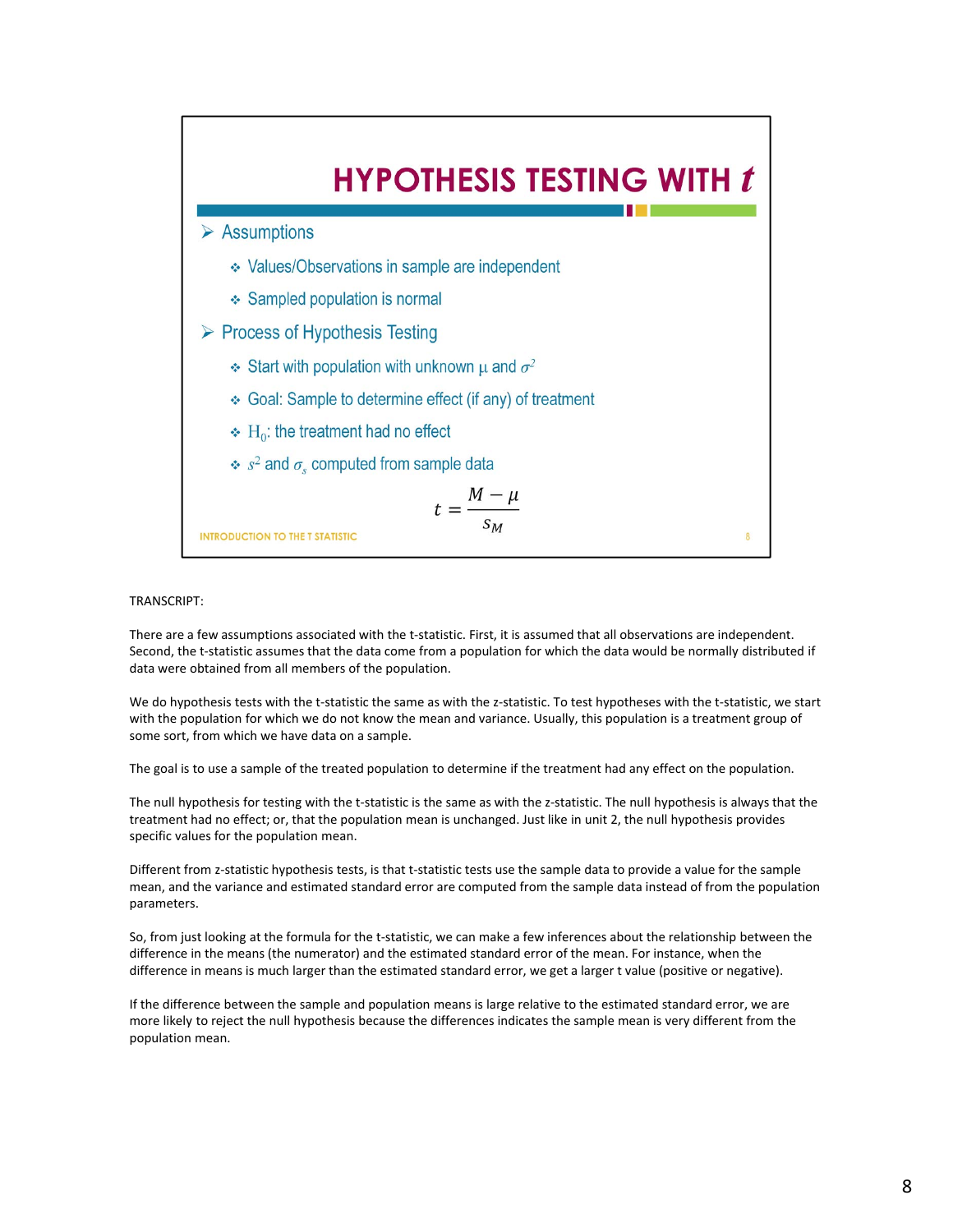

We do hypothesis tests with the t-statistic the same as we did in chapter 8 with the z-statistic. To test hypotheses with the t-statistic, we start with the population for which we do not know the mean and variance. Usually, this population is a treatment group of some sort, from which we have data on a sample.

The goal is to use a sample of the treated population to determine if the treatment had any effect on the population.

The null hypothesis for testing with the t-statistic is the same as with the z-statistic. The null hypothesis is always that the treatment had no effect; or, that the population mean is unchanged. Just like in unit 2, the null hypothesis provides specific values for the population mean.

Different from z‐statistic hypothesis tests, is that t‐statistic tests use the sample data to provide a value for the sample mean, and the variance and estimated standard error are computed from the sample data instead of from the population parameters.

So, from just looking at the formula for the t‐statistic, we can make a few inferences about the relationship between the difference in the means (the numerator) and the estimated standard error of the mean. For instance, when the difference in means is much larger than the estimated standard error, we get a larger t value (positive or negative).

If the difference between the sample and population means is large relative to the estimated standard error, we are more likely to reject the null hypothesis because the differences indicates the sample mean is very different from the population mean.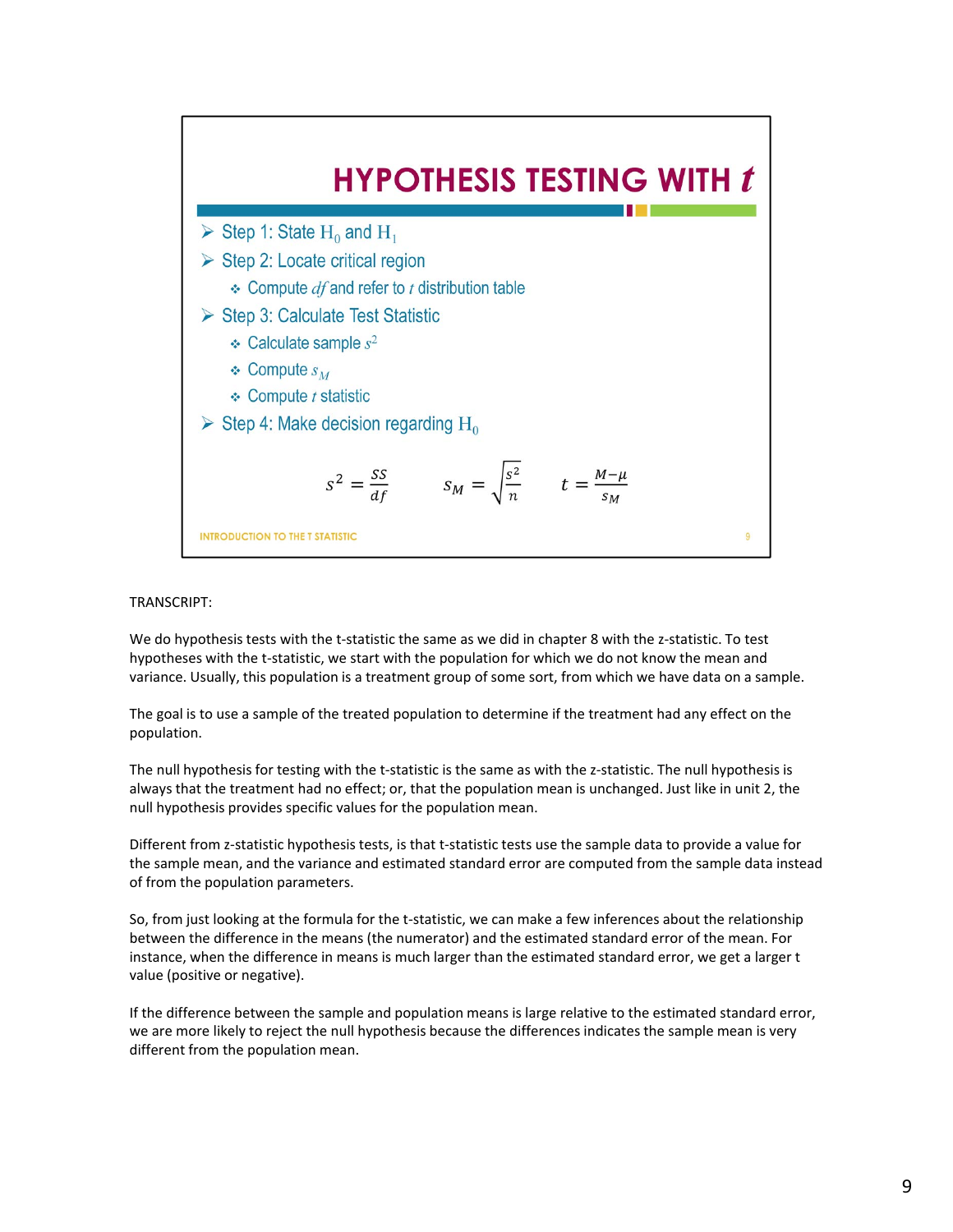

In addition to an estimation of Cohen's d, r-squared can also be used as an effect size for ttests. R2 determines how much of the variability in scores is explained by the treatment effect. Because the treatment causes scores to increase/decrease, the treatment is causing the varying scores.

If we identify how much of that variation is explained by the treatment, we then have a measure of the size of the treatment effect.

The amount of variability accounted for is usually reported as a proportion or percentage of the total variability.